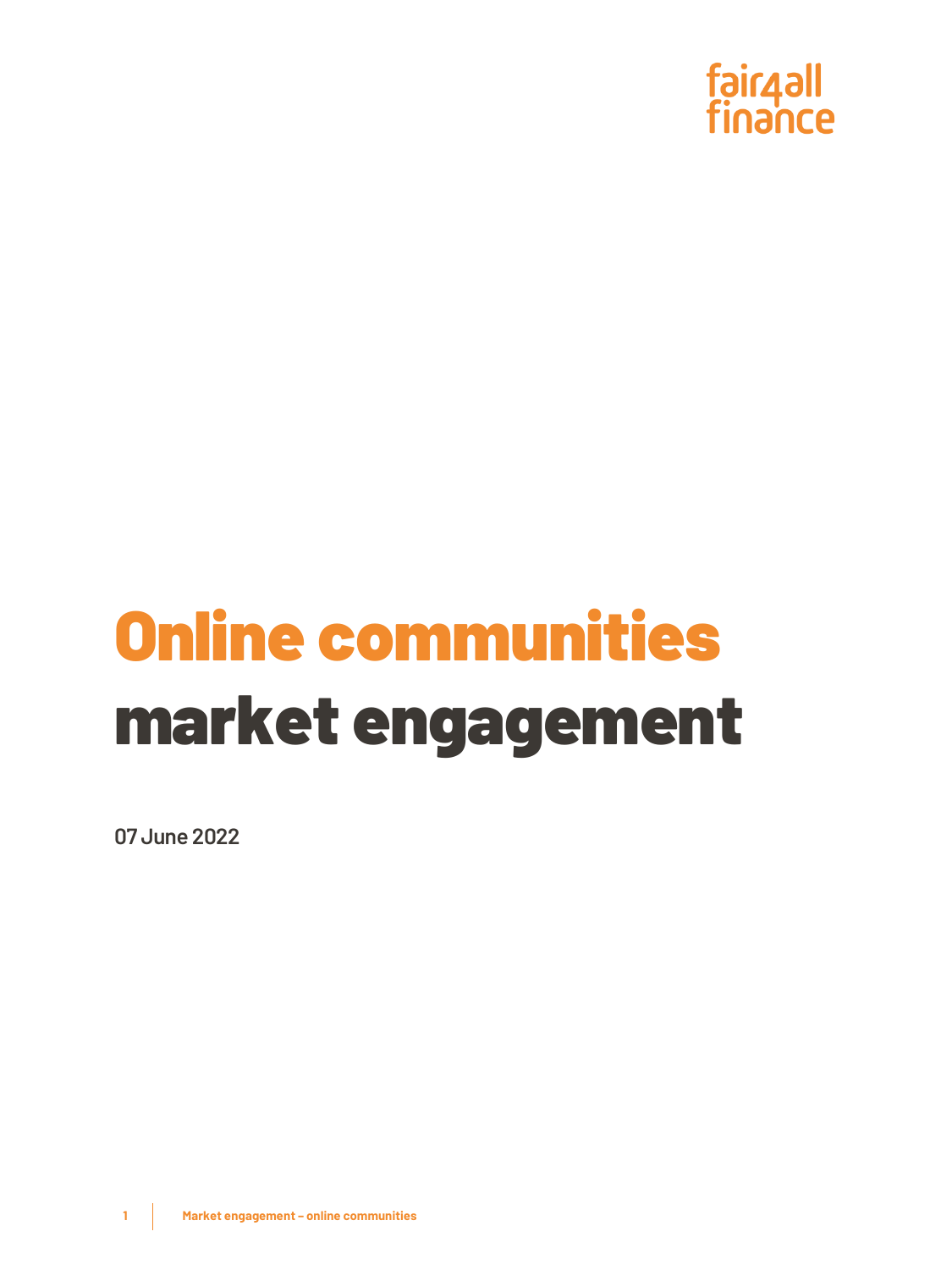# Contents



| Designing and managing an online community |  |
|--------------------------------------------|--|
| <b>Questions</b>                           |  |
| <b>Appendix</b>                            |  |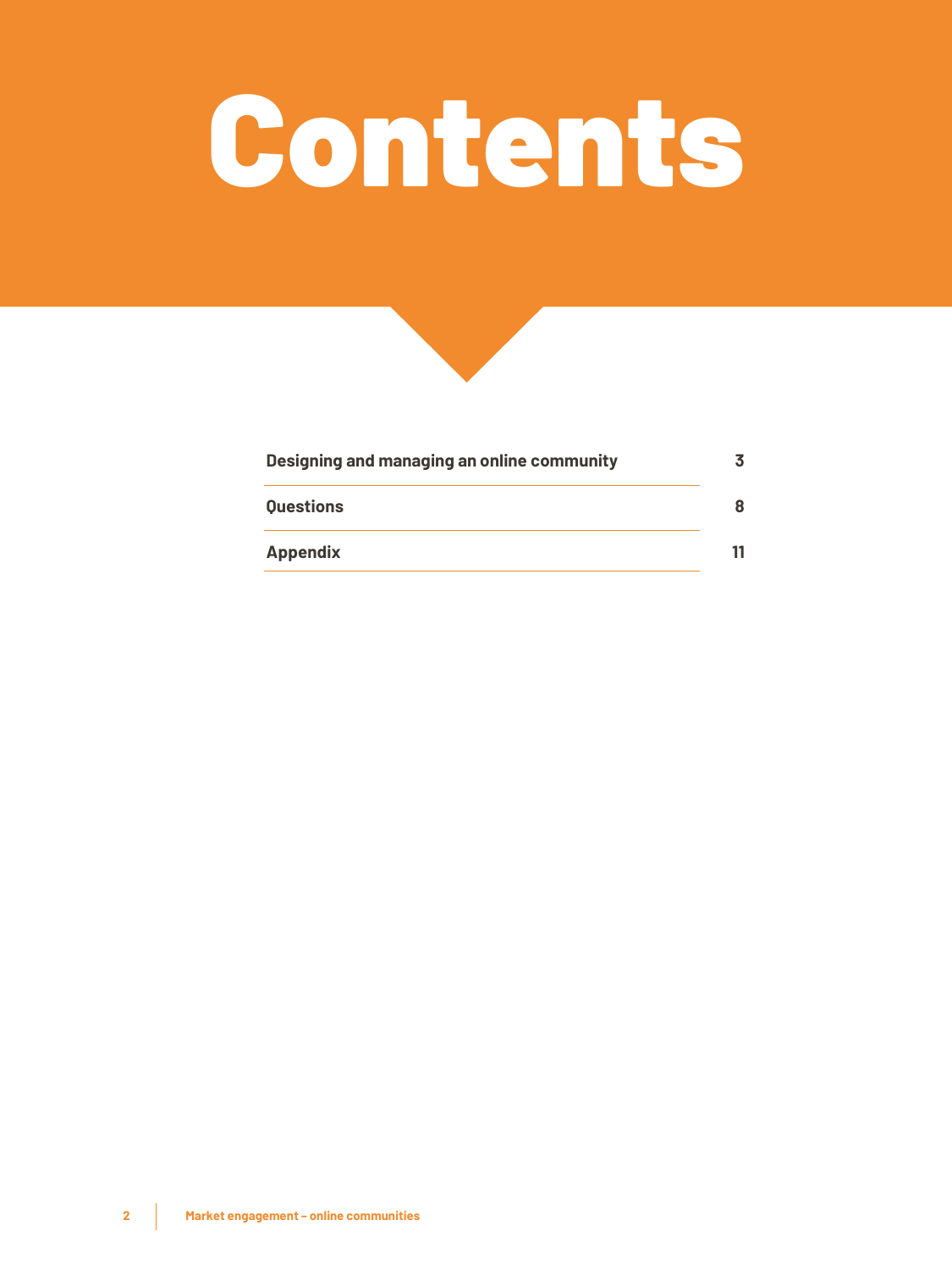

### <span id="page-2-0"></span>**Designing and managing an online community**

#### **Overview**

Fair4All Finance is conducting soft market engagement with relevant service providers to better understand the requirements and considerations when convening an online community.

The purpose of this engagement is to provide background to Fair4All Finance's requirements, to support the development of tender documentation and allow service providers an opportunity to contribute to designing an approach that meets Fair4All Finance's need.

The assumptions and areas we are looking for feedback on as part of the market engagement include:

- Is an online communities approach the best way to achieve Fair4All Finance's needs?
- What are the key considerations, challenges, and risks in using this methodology over a long period of time?
- How can a service provider take ownership of the research and insight methods, as well as identifying themes and topics to test that would align with our mission and strategic priorities?
- Are insights and data from an online community robust enough to allow for socio-economic analysis? If yes, what are the considerations to think about in research design and methodology? If no, what would be a more suitable route?
- A deeper understanding of costs and mobilisation periods

#### **About Fair4All Finance**

Fair4All Finance is a not-for-profit organisation founded in early 2019 to increase the financial wellbeing of people in vulnerable circumstances by increasing access to fair, affordable, and appropriate financial products and services. We have three main priority areas:

- Expanding provision of affordable credit initially through a scaled community finance sector
- Partnering with banks and financial service providers to support the delivery of products and services for customers in vulnerable circumstances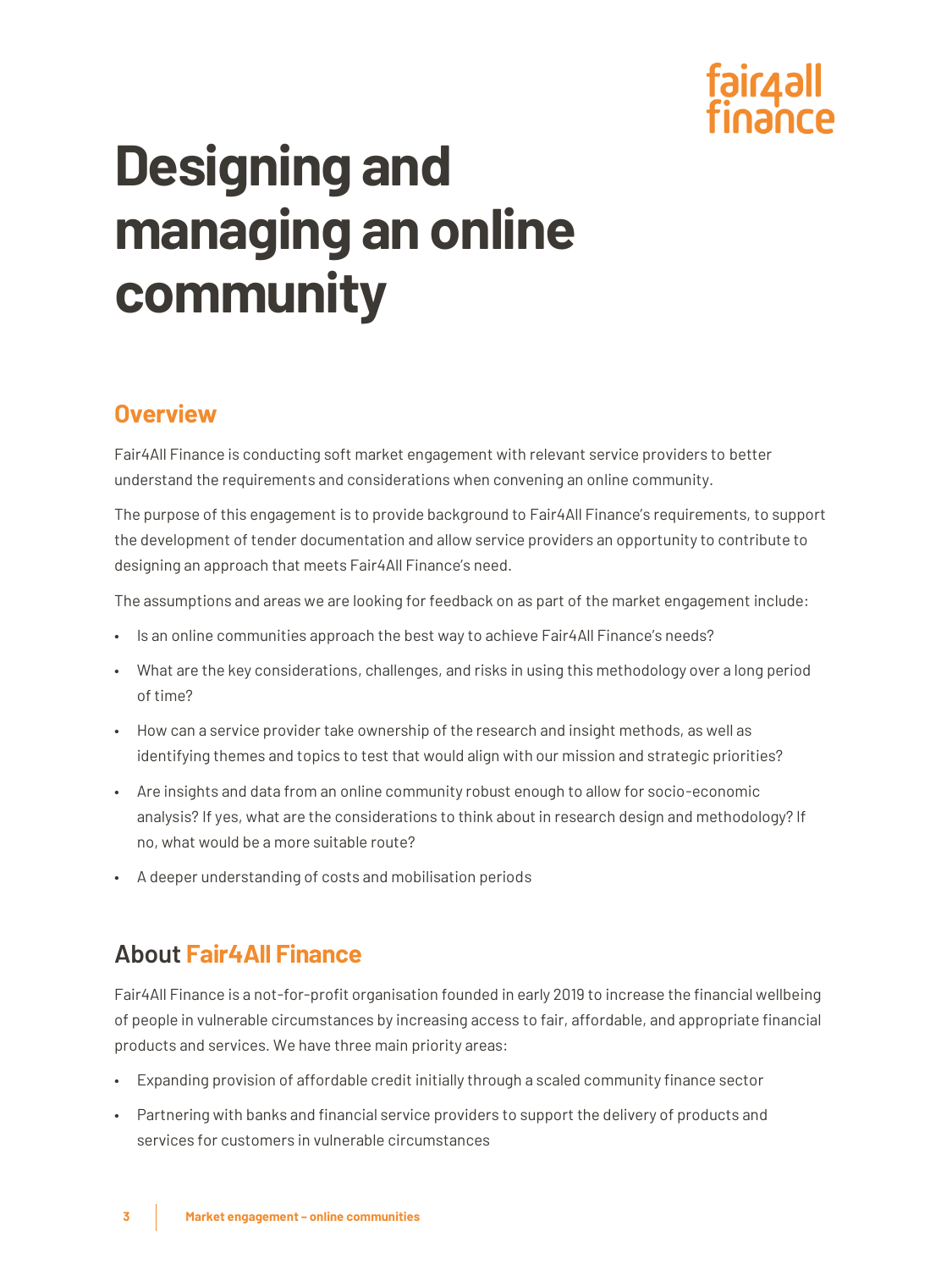

• Development and scaling products and services to address market gaps

You can fin[d our full strategy here.](https://fair4allfinance.org.uk/news/introducing-our-refreshed-strategy/) You can also find our theory of change for the affordable credit [sector here.](https://fair4allfinance.org.uk/wp-content/uploads/2020/07/THEORY-OF-CHANGE.pdf)

As a leading organisation in the financial inclusion space, we must play a strategic role in increasing awareness of, and demand into, the community finance sector as well as ensuring that there are fair financial products and services for customers to access. To achieve this we work with existing credit unions and community development finance institutions (CDFIs).

We have made significant investments in the community finance sector so far, including two large early investments into Fair for You and Moneyline and one more recently into Salad Money, along with grant funding commitments in our Affordable Credit Scale Up Pilot and Covid-19 Resilience Fund.

#### **Introduction**

Fair4All Finance exists to increase the financial wellbeing of people in vulnerable circumstances. We primarily focus on people in the bottom four income deciles in the UK and those stuck in debt. These people are often unable to access mainstream credit or other financial services, and as a result either cannot access services or pay a 'poverty premium'.

Since the start of the Covid-19 pandemic we have amended our strategy to include those in precarious financial situations (eg those who have had to use most of their savings to get by and are at risk of becoming financially excluded).

Please see appendix for the criteria we currently use to identify our target customer. We are currently working on a customer segmentation project to develop our understanding and will result in pen portraits to shape our work in the future. We anticipate there to be 6-7 target segments ranging from those who are fully excluded, in precarious situations, to average earners with high outgoings.

We primarily work with community development finance institutions (CDFIs), credit unions and other community lenders to help serve these customers. These organisations are all non-profit and community focused and aim to serve low-income customers in a sustainable way. There is a diverse range of capability across the sector; some organisations have best of breed technology solutions and a range of routes to market, while others are earlier in their transformation journey. One of our key aims is to increase the provision of affordable credit by 10x through our Affordable Credit Scale Up programme. Organisations are given funding and provided tailored support to their unique needs to test and prove sustainable models that can be scaled and increase the overall provision of affordable credit to those with in vulnerable circumstances. We aim to triple the availability of affordable credit by approximately £900m by 2025.

We operate at multiple levels through a range of partners. Overall our mission is about improving and increasing access to financial products and services that meet the needs of people in vulnerable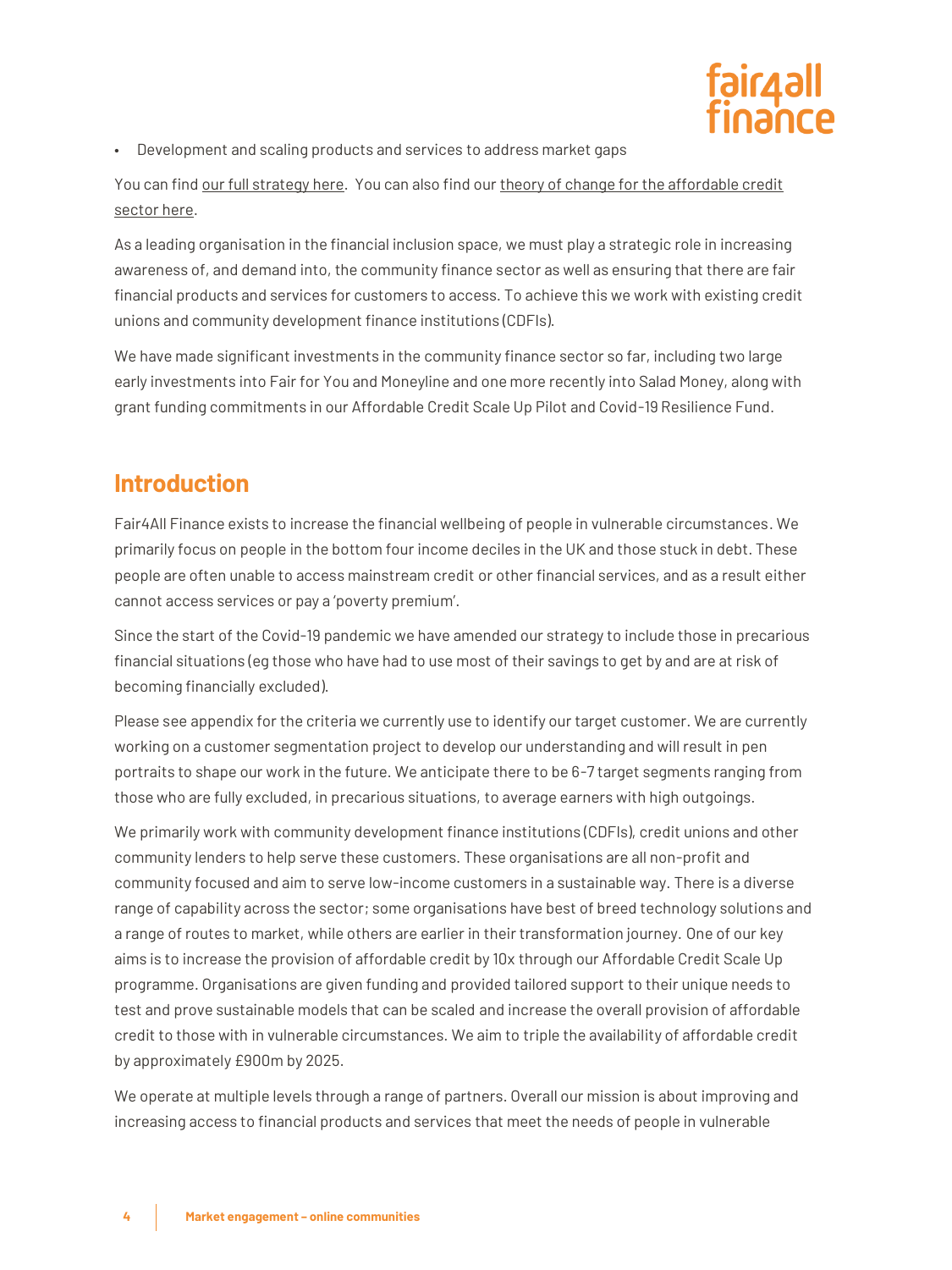

circumstances. Though our mission is to benefit the end customer, we do not work with customers directly.

#### **Impact framework**

We see three layers to how Fair4All Finance's work can influence and create impact. There is direct impact on our partners to who we provide funding and best practice tools and resources, indirect impact on customers who are engaging with our partners, and the wider market and systems change.



We developed the '5A's impact framework to measure the supply and demand of financial products and services across the different layers of influence.

Fair4All Finance has decided on a three-pronged approach to measuring our impact.

- 1. Metric measurement (through data collected from partners and third-party data sources)
- 2. Online community (to measure impact on customers and incorporate customer voice)
- 3. Conducting a socio-economic analysis calculating value of interventions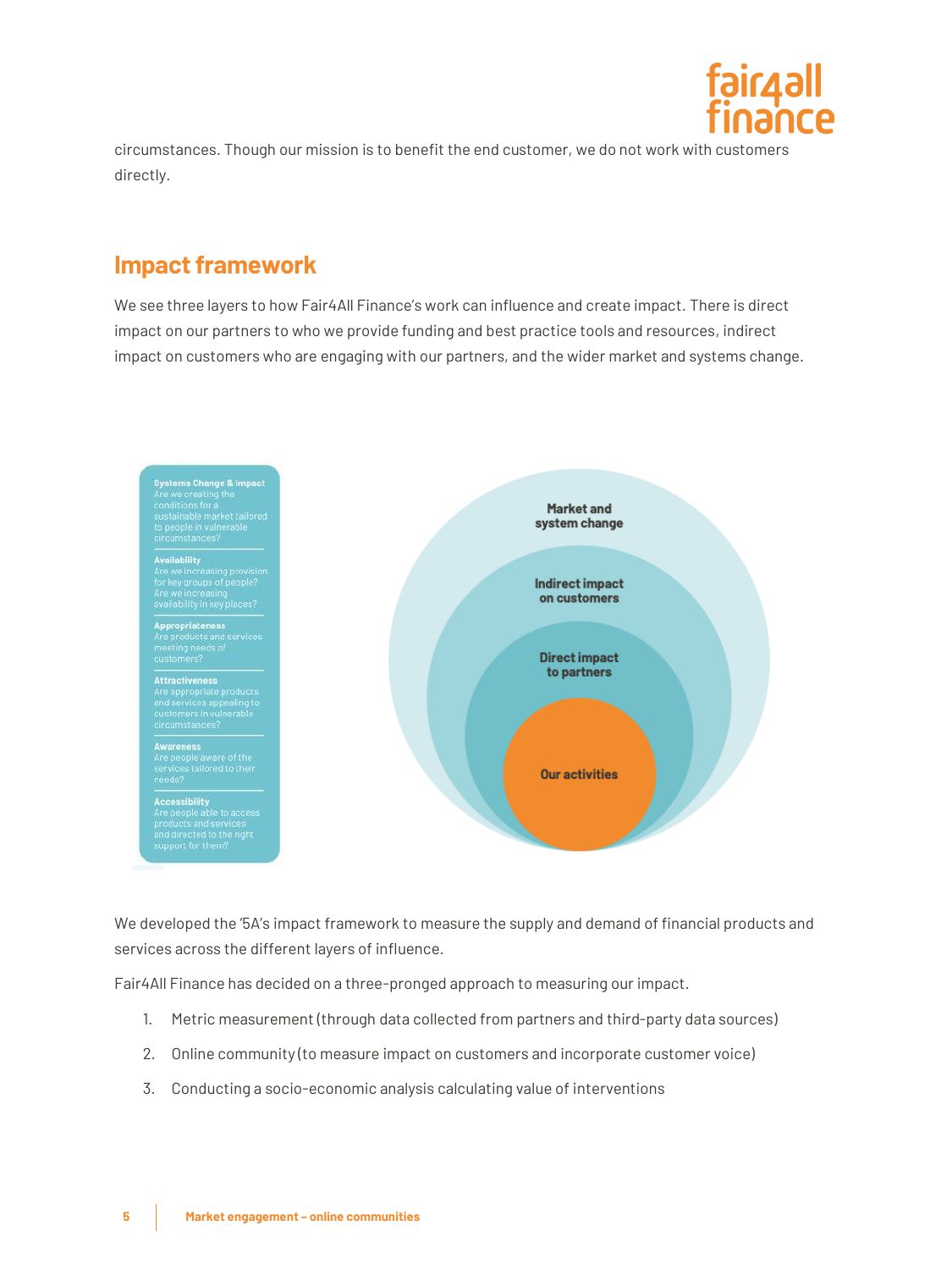

#### **Approach**

We envision this online community to span multiple years as Fair4All Finance progresses in its strategic aims and influence.

To effectively measure impact of our interventions and gather feedback from a breadth of people, we propose that the online community consists of a mixture of customers from credit unions and CDFIs that we support along with a counterfactual group.

Fair4All Finance believes an online community is an appropriate route to:

- 1. Gather customer views on a regular basis to provide robust evidence of the changes and impact experienced by individuals living in vulnerable circumstances, because of Fair4All Finance interventions. Broadly, we are looking to measure whether customers:
	- are better able to access products and services that are appropriate to their needs
	- have seen an increase in the variety of products and services that are more personalised to their needs
	- have an improved financial resilience and wellbeing attributable to Fair4All Finance activity
- 2. Use lived experiences to gather feedback that will help shape the design of innovative financial products and services. The online community would help:
	- ensure that lived experience is at the core of innovation and overcoming financial exclusion
	- support the development of ongoing strategy and delivery by providing feedback on fluctuating themes
	- take part in discussions, provide feedback on materials, provide qualitative insight (eg financial diaries or video footage) to support deeper customer understanding

We would anticipate a provider to work with us closely to:

- help design an appropriately sized online community to provide meaningful impact data and have a suitable plan to challenge attrition across time
- advise on and develop a timeline for collecting data that can be used for impact measurement and lived experience feedback on to-be-agreed topics
- help design the research and insights methods including both qualitative and quantitative methods
- own the delivery plan and leading on shaping what themes and topics should be posed to maximise our learning and understanding
- provide a regular data feed, with analysis, to demonstrate Fair4All Finance's impact across time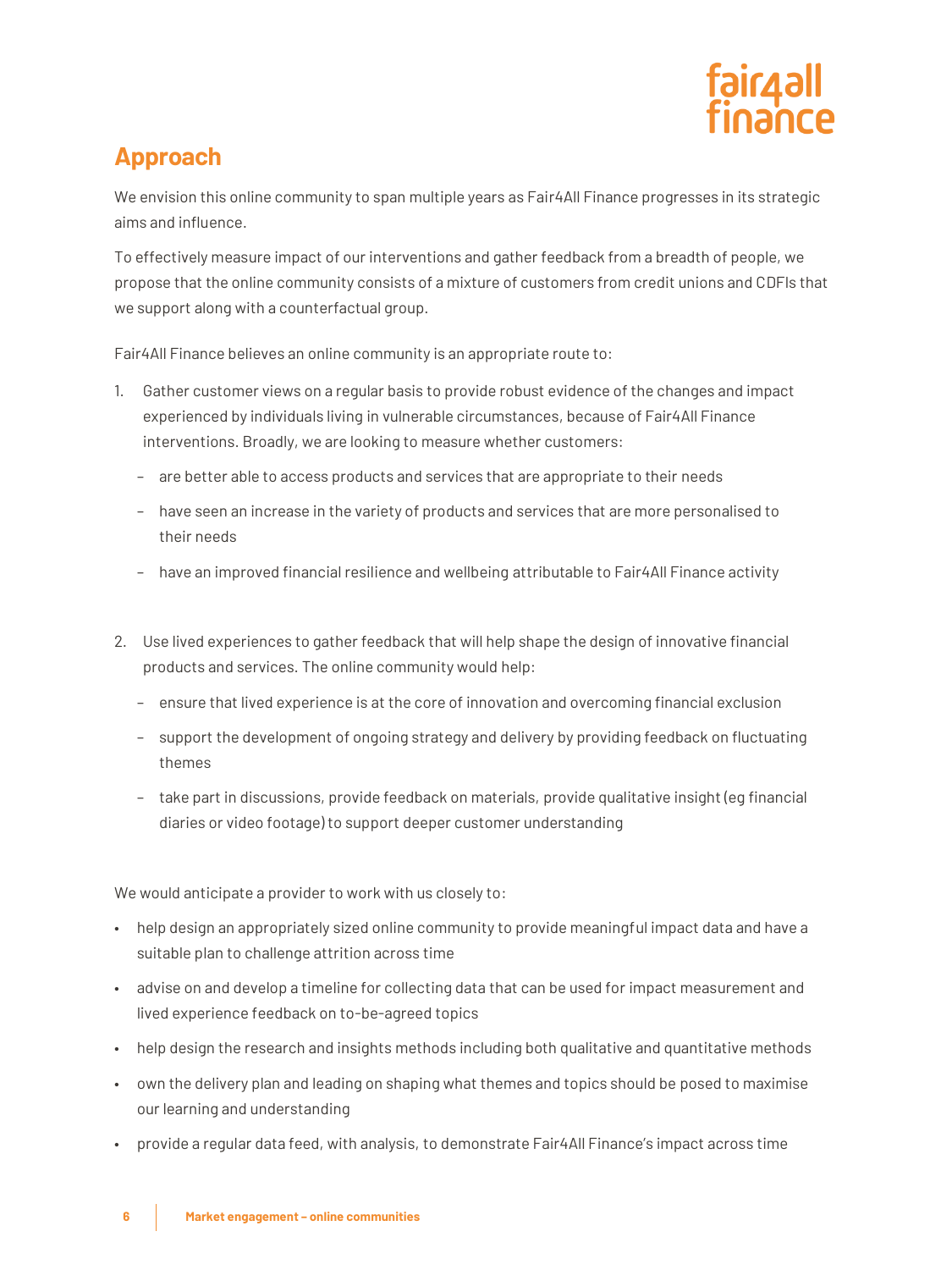

- ensure a wide representation of society including geographically and digitally excluded (Fair4All Finance is conducting research into better understanding customer segments that can help shape the composition of an online community)
- gather information and data that is robust enough to allow an economist to conduct socioeconomic analysis calculating the value of our interventions
- provide timely insights into evolving matters that may be impacting customers in financially vulnerable circumstances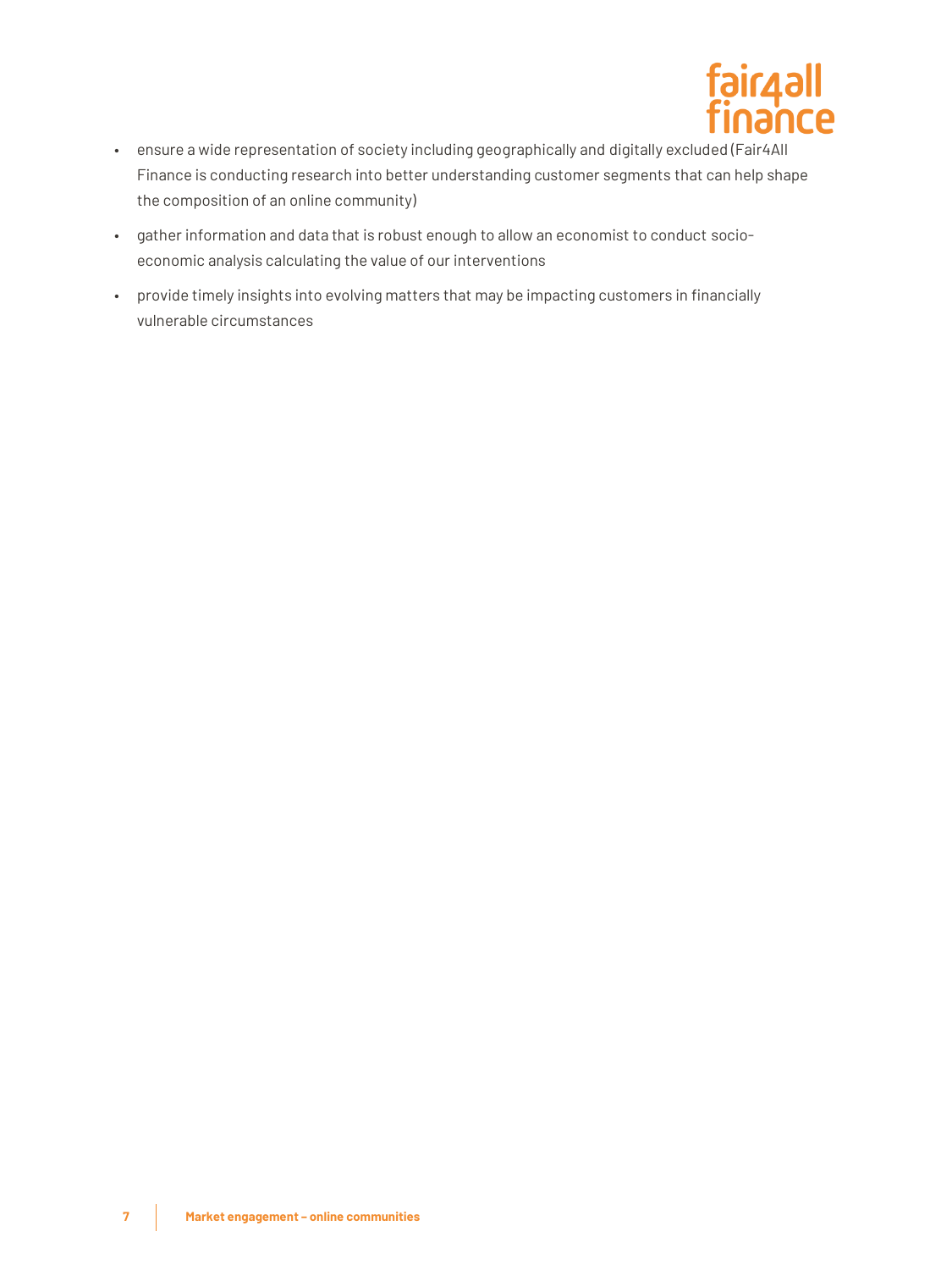

### <span id="page-7-0"></span>**Questions**

As we do not serve customers directly, our impact is through the work of organisations we invest in and support. It is important that we can collect robust data to understand the difference we are indirectly making to the lives of people in vulnerable circumstances and use the customer voice to ensure financial products and services are well designed.

The purpose of this market engagement is to better understand the process, time and resource required to deliver a large-scale and multi-year project. We would appreciate your thoughts on the below questions to gather feedback on our approach.

- 1. Is an online communities approach the best way to achieve Fair4All Finance's multiple needs?
- 2. What are the key considerations, challenges, and risks in using this methodology over a long period of time? Are there any examples that you have experience of that we can learn from?
- 3. What are the associated costs and mobilisation timeframes required?
- 4. What would be the best approach to recruiting for the online community and how would you overcome any risks/challenges associated to recruitment? Eg engaging digitally excluded and ensuring geographical representation
- 5. What are the considerations and safeguards that you can put in place considering the various vulnerabilities that may be within the community group?
- 6. How should we engage with an online community to ensure data quality? How often should we engage with an online community to ensure low attrition, meaningful impact measurement, and varied insights?
- 7. Please explain the data analysis process that you would be able to provide and in what formats? Eg to communicate findings externally, inform internal discussions on future strategy
- 8. How can a service provider take ownership of the research and insight methods, as well as identifying themes and topics to test that would align with our mission and strategic priorities? Have you in the past, or currently, provided a similar service?
- 9. What input and resource from Fair4All Finance would be needed across the length of this project?
- 10. Are insights and data from an online community robust enough to allow for socio-economic analysis to calculate value of intervention? If yes, what are the considerations to think about in research design, number of participants, and methodology? If no, what would be a more suitable route?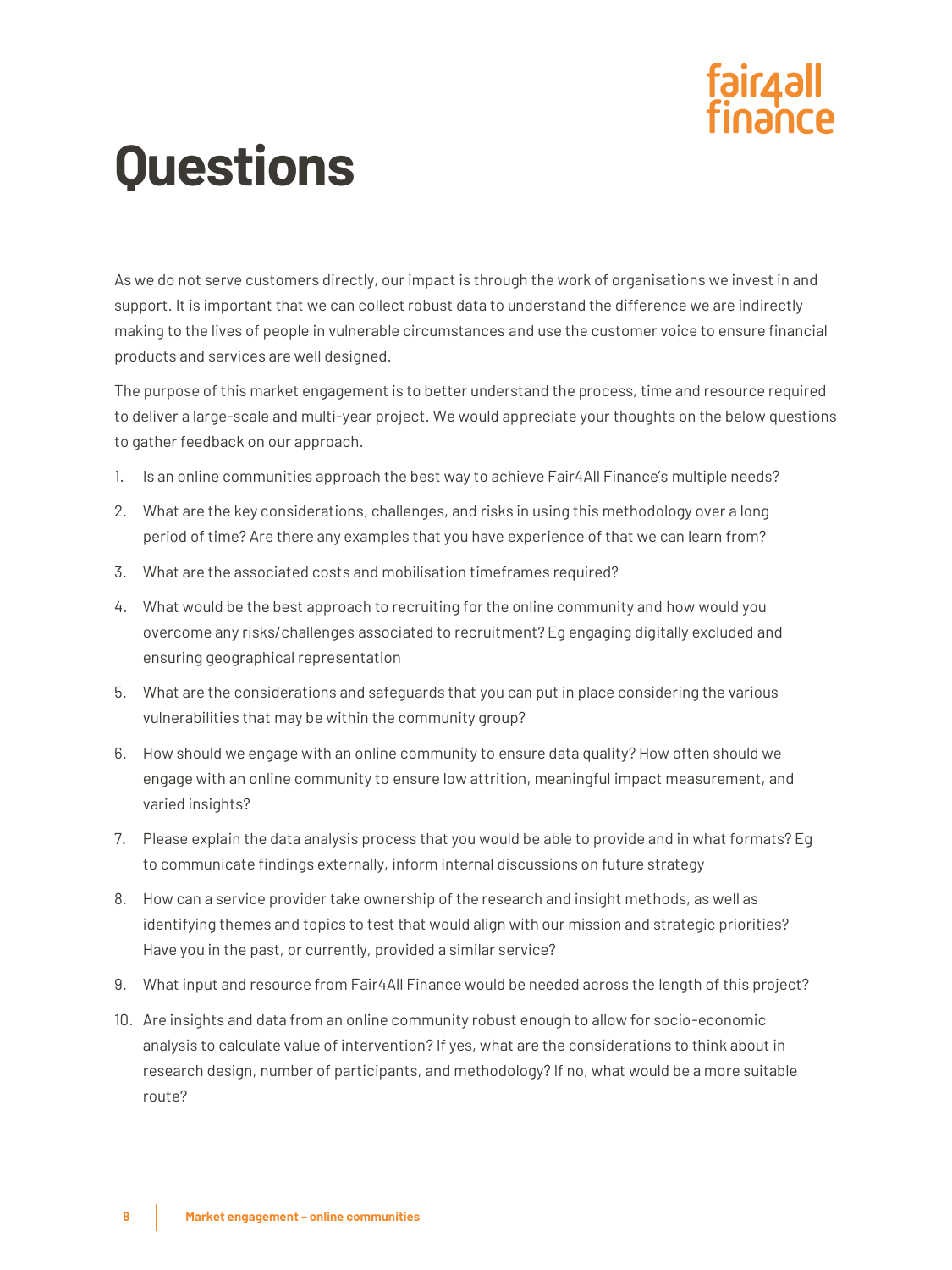

Please note that this notice does not commit Fair4All Finance to any future competition or award. Participation in this soft market engagement will not prejudice suppliers participating in any future procurement.

The deadline for responding is **12pm 8 th July 2022**. If you intend to respond, please let us know by 17th June via email so we have an indication of interest.

Please send responses to avesha@fair4allfinance.org.uk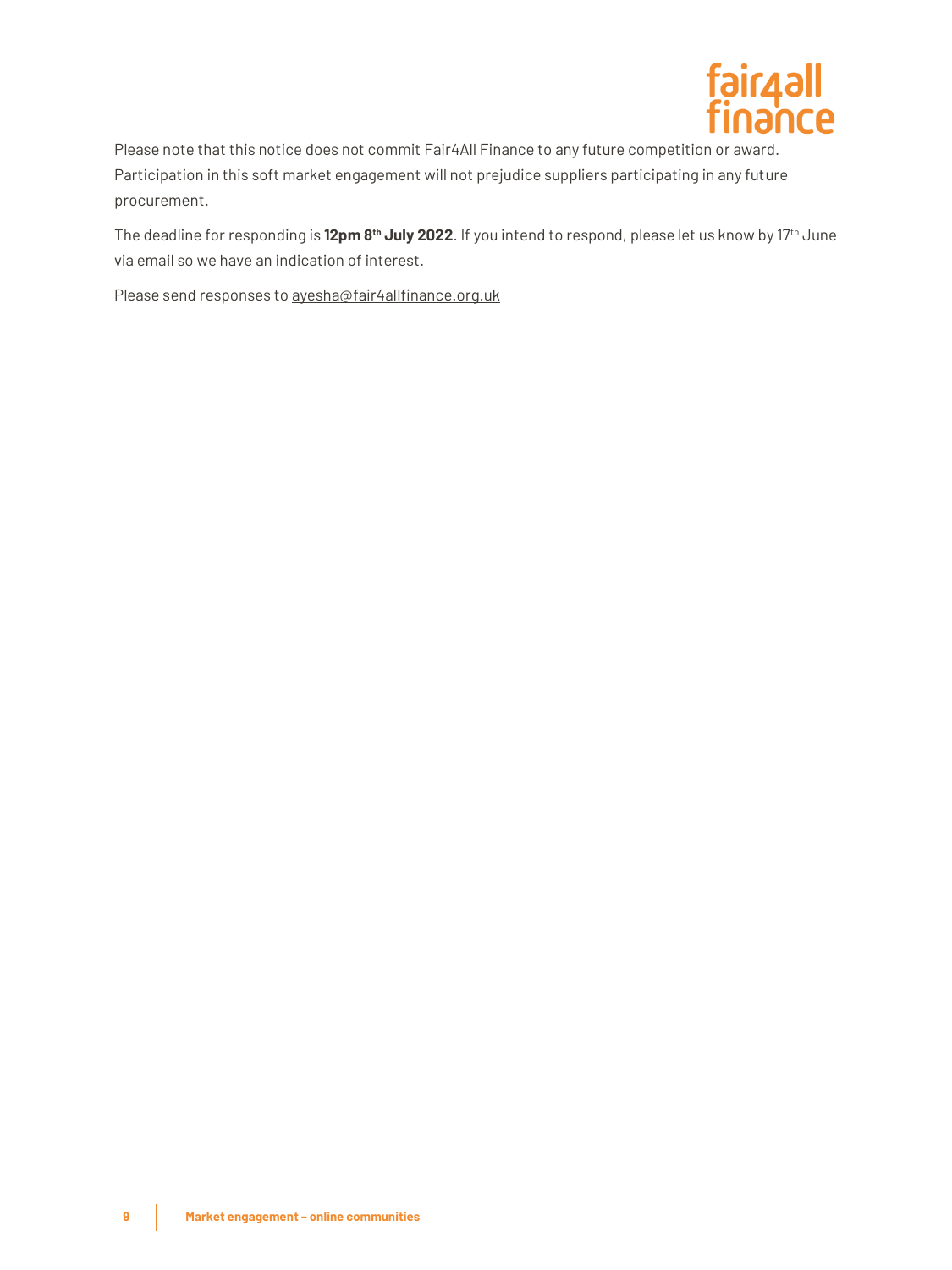